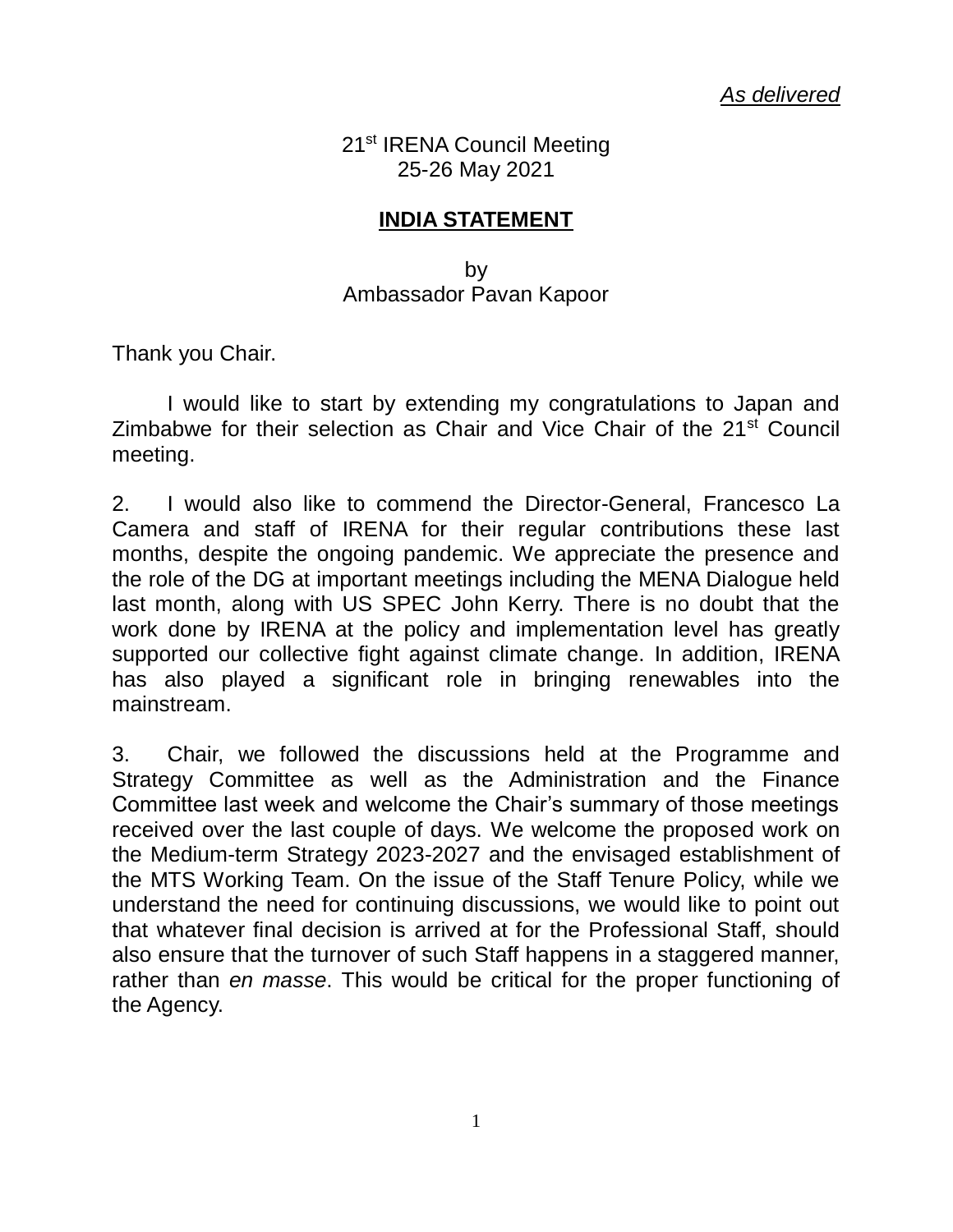4. Chair, the impact of the COVID pandemic on the economy and society has not deterred India from its climate commitments. India's sustainability goals are targeted at minimizing the climate impact, while giving our people and the economy, enough space to develop. The Government of India is working to launch a National Hydrogen Energy Mission (NHEM) in 2021-22 for generating green hydrogen. Major activities envisaged under this Mission include, creating volumes and infrastructure; demonstrations in niche applications (including for transport, industry); and putting in place a robust framework for standards and regulations for hydrogen technologies.

5. I am also pleased to inform you that India has been selected as a Global Champion under the theme of Energy Transition for the High Level Dialogue (HLD) on Energy scheduled in September 2021, to which DG Camera and his other colleagues referred to earlier today.

6. Chair, by its very nature, climate change is a common threat, and can only be addressed through our collective efforts. In this context, India is always willing to play its part as a responsible member of the International community. Last month, Prime Minister Modi attended the Leaders Summit on Climate Change hosted by US President Biden, where he summarized India's efforts as follows, and I quote:

"*Our ambitious renewable energy target of 450 GW by 2030 shows our commitment. Despite our development challenges, we have taken many bold steps on clean energy, energy efficiency, deforestation, and biodiversity. That is why we are among the few countries whose NDCs are 2 degree Celsius compatible."* Unquote

7. Chair, like IRENA, other multilateral institutions including the International Solar Alliance, headquartered in New Delhi, is also actively involved in the promotion of renewable energy sources in order to make our planet a safer place for future generations. Under the International Solar Alliance, India has been playing a leading role in bringing solar power into the mainstream, as an affordable and reliable source of energy for humanity. This has also been reflected in the recently released report of Ernst & Young's, 'Renewable Energy Country Attractiveness Index', where, this year, India has moved up one spot, to the third position.